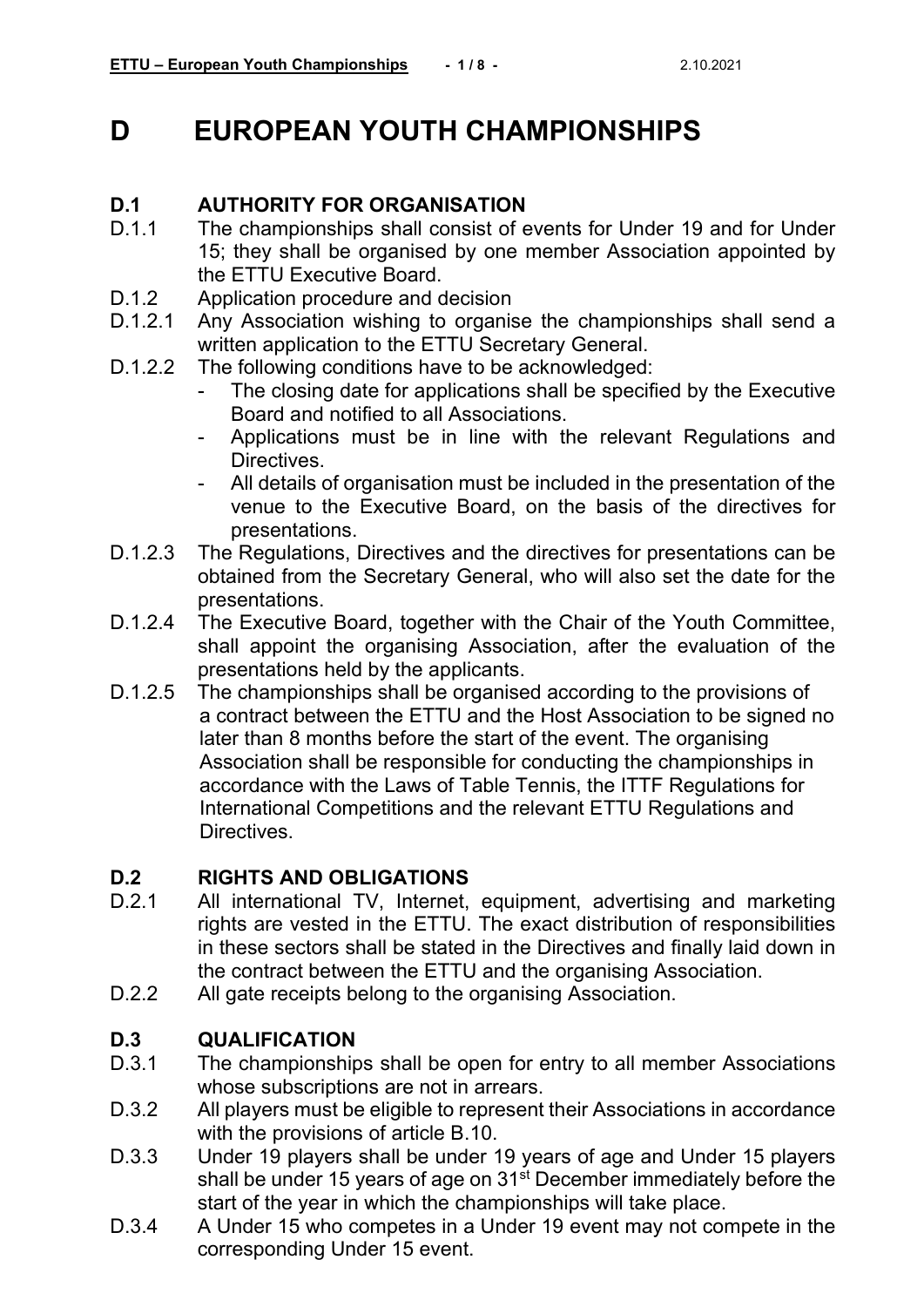### **D.4 DATE and DURATION**<br>D.4.1 The championships sha

- The championships shall be held every year preferably from the 2<sup>nd</sup> Friday until the 3<sup>rd</sup> Sunday in July over a period of 10 days.
- D.4.2 The organising Association, in cooperation with the ETTU Competition Manager, shall submit an outline playing schedule to the Chair of the Youth Committee and the Secretary General for approval.

## **D.5 EVENTS**

- The championships shall include boys' team, girls' team, boys' singles, girls' singles, boys' doubles, girls' doubles and mixed doubles events for Under 19 and Under 15.
- D.5.2 The final ranking of the Under 19 boy's and girl's team events determines the qualification for the same year's ITTF World Junior Championships.

### **D.6 ENTRY FEE and LEVIES**

- The entry fee paid to the organising Association shall be 40  $\epsilon$  for each participating Association and there shall be a levy of 125  $\epsilon$  on each Association participating in a team event, payable to the ETTU.
- D.6.2 The relevant entry fee must be paid to the ETTU bank account at the time of the submission of entries. Otherwise, the entries will not be accepted.

All teams that fail to arrive at the European Youth Championships without notification in writing to the organising Association and the ETTU prior to the team draw will be fined by the Secretary General with an amount of up to 5,000 € and entry into the next European Youth Championships will only be accepted if payment of entry fees and hospitality charges are made in full to the organisers at the same time as the entry form.

D.6.3 The entry fees and levies as well as other pre-payment will not be refunded if an Association fails to arrive to the European Youth Championships.

#### **D.7 ENTRIES**

#### **D.7.1 Numbers**

- D.7.1.1 An Association may enter only one team in each team event.
- D.7.1.2 The organising Association shall be entitled to enter up to 20 players, consisting of not more than 6 players participating in Under 19 boys singles, doubles and mixed doubles, 6 players participating in Under 19 girls singles, doubles and mixed doubles, 4 players participating in Under 15 boys events and mixed doubles, 4 players participating in Under 15 girls events and mixed doubles, but may not enter more than 5 players participating in Under 19 boys team and 5 players participating in Under 19 girls team.
- D.7.1.3 Each other Association shall be entitled to enter up to 18 players, consisting of not more than 5 players participating in Under 19 boys events and mixed doubles, 5 players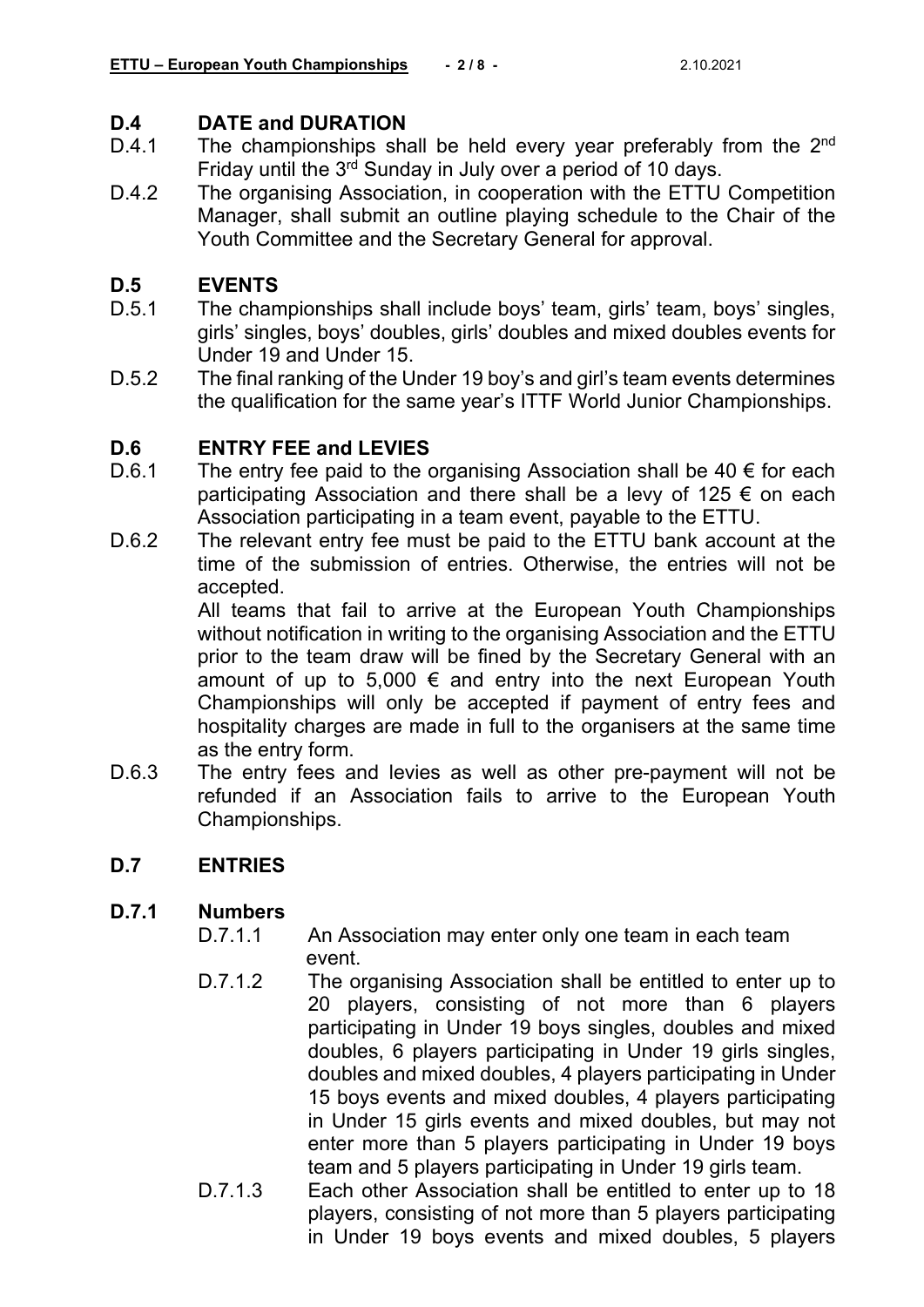participating in Under 19 girls events and mixed doubles, 4 players participating in Under 15 boys events and mixed doubles, 4 players participating in Under 15 girls events and mixed doubles.

### **D.7.2 Entry Forms**

- The Prospectus shall be agreed by the organising Association with the Secretary General and shall be distributed to all member Associations.
- D.7.2.2 Associations have to enter all their participants at the championships through the online entry system determined by the ETTU. The online entry system will include a statement, to be agreed by an official of the nominating Association on behalf of its players and coaches, that they understand and accept the conditions of the championships, that they are prepared to compete against all other Associations participating and that they are insured fully against illness and injury for the duration of the championships.

## **D.7.3 Modification**

- The Secretary General may accept alterations of names only, if notified by a representative of the nominating Association and only up to the deadline fixed in the prospectus, with the possibility to complete, up to the first jury meeting, the team in case of illness or injury.
- D.7.3.2 After the draw for the team event, the Secretary General may accept replacement(s) of players in a team only if the total number of ranking points of the 3 (for Under 19 teams) or 2 (for Under 15 teams) highest ranked players per team in the current ranking will not bring the team to a higher position after the replacement(s), than the position of this team that had been taken into account for the draw.
- D.7.3.3 A player included in a team or individual event may be allowed to pair with the partner of an absent, ill or injured player in a doubles event, provided he is not already entered in that event with a partner who is present and fit to play.

#### **D.8 HOSPITALITY**

- D.8.1 The organising Association shall provide 50% of the cost of hospitality (on the basis of the price for a double room) from the evening before the championships begin until the morning after they end for
	- D.8.1.1 up to 6 players of an Association entering at least 2 Under 19 teams or 1 Under 19 team and 2 Under 15 teams;
	- D.8.1.2 up to 5 players of an Association entering 1 Under 19 team and 1 Under 15 team;
	- D.8.1.3 up to 4 players of an Association entering 2 Under 15 teams;
	- D.8.1.4 up to 3 players of an Association entering 1 Under 19 team;
	- D.8.1.5 up to 2 players of an Association entering only 1 Under 15 team or only individual players;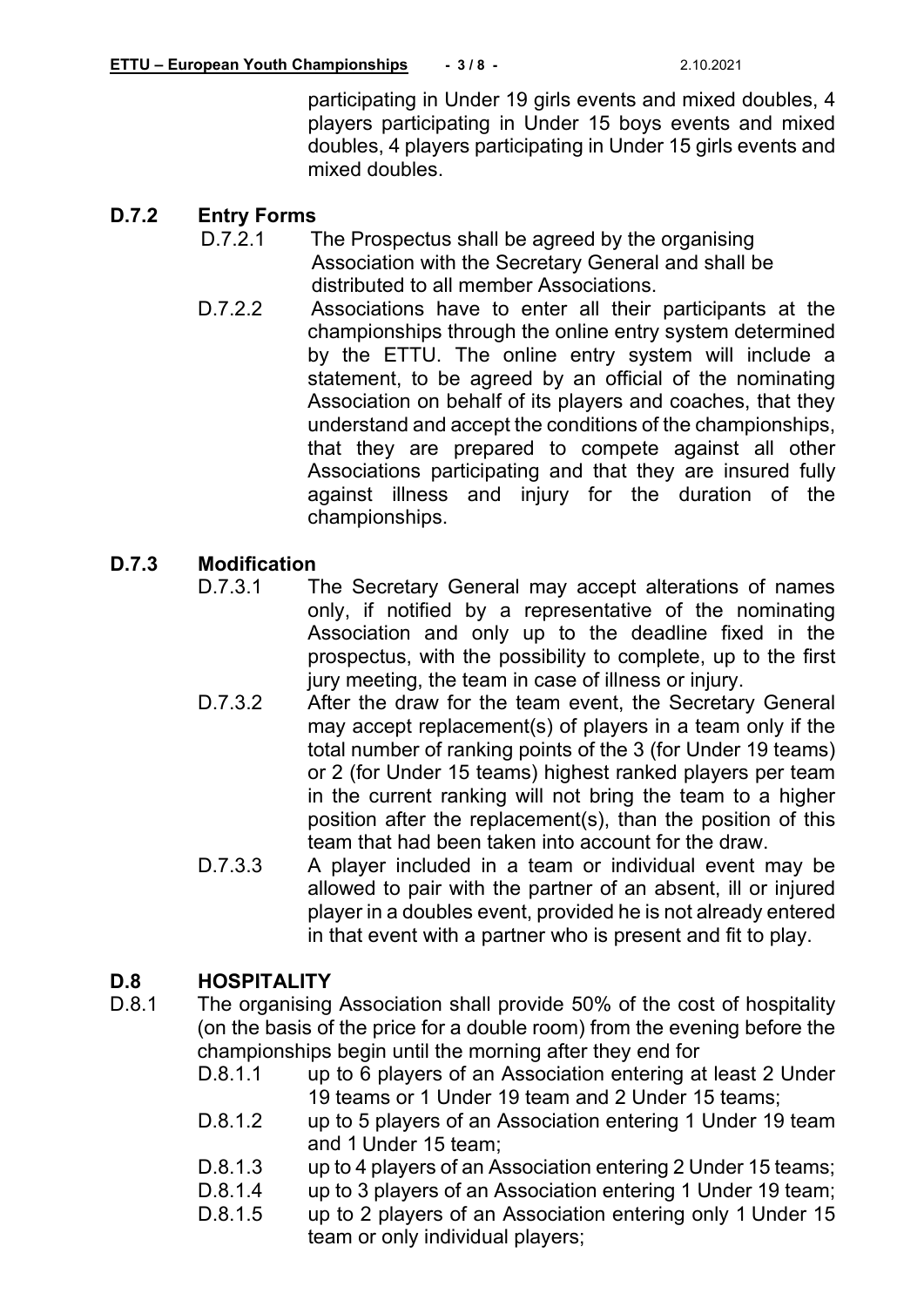- D.8.1.6 up to 2 officials of an Association entering 4 teams;
- D.8.1.7 1 official only of any other Association entering teams or players.

### **D.8.1.8 Cancellation fees**

- An Association cancelling a person of their announced delegation after the deadline of the final entries up to 10 days before the championships starts shall pay a cancellation fee of 100  $\epsilon$  per person to the organising Association.
- D.8.1.8.2 An Association cancelling a person of their announced delegation during the last 10 days before the championships or arriving with less persons than announced, has to pay 100% of the hospitality costs for each missing person and for the whole period initially nominated.
- D.8.2 The organising Association shall provide free hospitality from dinner before the championships begin until breakfast after they end for<br>D.8.2.1 the Executive Board members, the Press and the N
	- the Executive Board members, the Press and the Medical Officials or their deputies, the Chairs of the Youth and Ranking Committees, up to 4 Youth Committee members and 3 ETTU staff members;
	- D.8.2.2 all invited foreign umpires.
- D.8.3 The organising Association shall provide free hospitality from dinner 2 days before the championships begin until breakfast after they end for the referee and all foreign deputy referees plus the referee's travel expenses.
- D.8.4 The participating Associations have to use the accommodation provided by the organiser. The hospitality costs include accommodation in hotels (approved by ETTU), all meals of a high quality, transport from the airport/railway station to the hotel and venue, the shuttle bus transportation during the competition between hall and hotel, the accreditation to the competition with guaranteed seats for the final matches.
- D.8.5 The organising Association shall provide free hospitality and reimburse the travel costs for the ETTU Competition Manager when the facilities and proposed playing conditions of the championships are inspected.
- D.8.6 The cost of hospitality for persons not entitled to free hospitality shall be agreed at least one year in advance by the Executive Board.

### **D.9.1 THE DRAW**<br>D.9.1 The draw for

- The draw for team events shall take place at least 20 days before the start of the championships and its outcome shall be published on the day of the draw and circulated to all participants not later than 2 days after it has taken place.
- D.9.2 For team events and individual events, no entry will be accepted after the dead-line fixed in the prospectus.
- D.9.3 All teams that did not inform the organising Association of their exact arrival time (in case of air or train) or expected arrival time in case of road transportation will be automatically removed 12 hours before the Jury Meeting.
- D.9.4 The draw for individual events shall take place during the team events.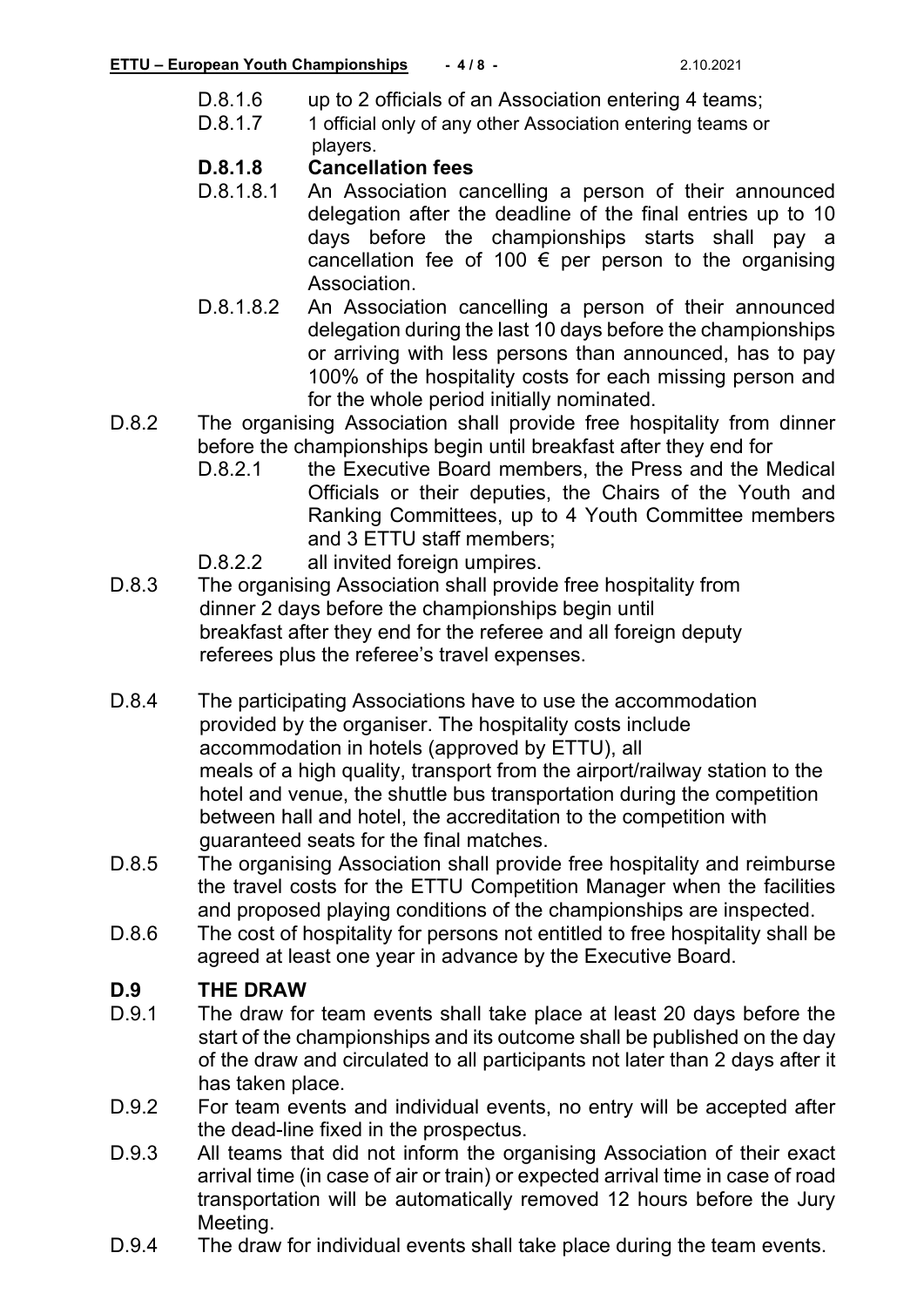- D.9.5 Representatives of Associations participating shall be entitled to attend the draw, which shall be conducted by the Referee in close cooperation with the ETTU Competition Manager.
- D.9.6 Seeding for team events and individual events shall be based upon the additional regulations in Annex 1.

## **D.10 JURY**

- The Jury shall consist of the Chair of the Youth Committee or deputy, the Chair of the Ranking Committee or deputy, a representative of the organising Association, the ETTU Secretary General or a representative of the Executive Board and the Referee or deputy.
- D.10.2 The chair of the Jury shall be the Chair or deputy of the Youth Committee.
- D.10.3 All members of the Jury shall have the right to speak and to vote. The ETTU Competition Manager may attend the Jury meetings with the right to speak but without the right to vote.
- D.10.4 The Jury shall meet on the eve of the championships and at any other time when necessary.

# **D.11 TEAM EVENTS**

#### **D.11.1 System of Play**

- D.11.1.1 Team events shall be played in several stages. The first stage shall be played in groups and the following stages either in groups, or in "progressive knockout", or in play-off matches. In progressive knockout and play-off matches, the final match to determine final positions will only be played if necessary to decide on the level for the following year's championships or for qualification for other events. All teams taking part in the championships shall have the possibility to win the title of European Champion.
- D.11.1.2 In the first stage the teams shall be divided into 2 levels and assigned to groups according to their final positions after the previous championships. Teams that did not take part in the previous championships shall be classified according to the principles proposed by the Ranking Committee and approved by the Executive Committee.

#### **D.11.1.3 Allocation of match points and ranking order in groups**

- D.11.1.3.1 In a group, 2 match points shall be awarded for a win, 1 for a loss in a played match and 0 for a loss in a not played or unfinished match, and the ranking order shall be determined primarily by the numbers of match points gained.
- D.11.1.3.2 Where 2 or more teams in a group have gained the same number of match points, their relative positions shall be determined by the results only of matches between them, taking successively the numbers of match points and the ratios of wins to losses in individual matches, games and points, as far as is necessary to determine the order.
- D.11.1.3.3 If after any step the positions of one or more teams have been determined while others are still equal, the results of matches in which those teams took part shall be excluded from any further calculations needed to resolve the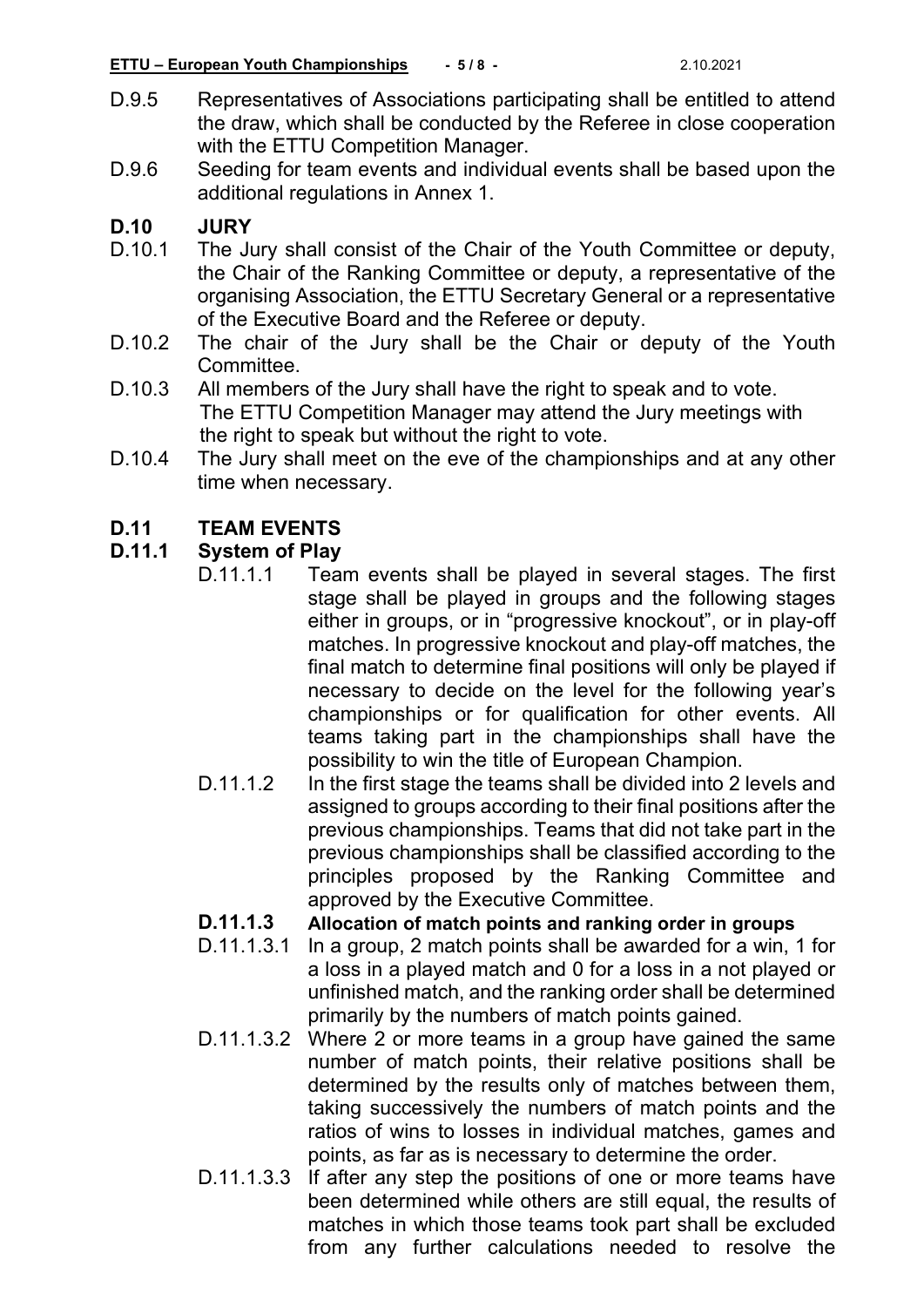equalities in accordance with the procedure of D.11.1.3.1 and D.11.1.3.2.

- D.11.1.3.4 Where 2 or more teams have gained the same number of match points and have the same ratios of wins to losses in individual matches, games and points, their relative positions shall be decided by lot.
- D.11.1.4 Details of the playing system and seeding for team and individual events are described in Annex 2.

## **D.11.2 Under 19 Boys' and Under 19 Girls' Teams**

- D.11.2.1 A Under 19 team shall consist of 3 players.<br>D.11.2.2 Each team shall appoint a non-playing capt
- Each team shall appoint a non-playing captain and he, or a responsible deputy, shall be present throughout the match.
- D.11.2.3 A match shall consist of up to 5 singles and shall be played on 1 table.
- D.11.2.4 Before the match the captains shall decide by lot the right to choose A,B,C or X,Y,Z and shall nominate their singles players to the Referee or his representative, assigning a letter to each player.
- D.11.2.5 The order of play shall be A v X, B v Y, C v Z, A v Y, B v X and the match shall end when a team has won 3 individual matches, each the best of 5 games.

### **D.11.3 Under 15 Teams**

- A Under 15 team shall consist of 2, 3 or 4 players.
- D.11.3.2 Each team shall appoint a non-playing captain and he, or a responsible deputy, shall be present throughout the match.
- D.11.3.3 Before the match the captains shall decide by lot the right to choose A,B or X,Y and shall nominate their singles players to the Referee or his representative, assigning a letter to each player; a captain need not name his doubles pair until the completion of the first 2 singles matches..
- D.11.3.4 The order of play shall be  $A \vee X$ , B  $\vee Y$ , the doubles, A  $\vee Y$ , B v X and the match shall end when a team has won 3 individual matches, each the best of 5 games.
- D.11.3.5 A player who is required to play in successive matches is entitled to an interval of up to 5 minutes between these matches.

#### **D.11.4 Default**

- D.11.4.1 An Association whose team is entered in the draw but which fails to compete in the event without adequate justification may be subject to disciplinary action, imposed by the Secretary General.
- D.11.4.2 A team may begin, continue and complete a team match only with a full complement of players, except that the referee may, at his discretion, allow a team to play with one player absent or an individual match to be omitted from the sequence where he is satisfied that the absence is due to accident, illness, injury or other circumstances outside the control of the player or the Association concerned, including disqualification by the referee in accordance with his authority.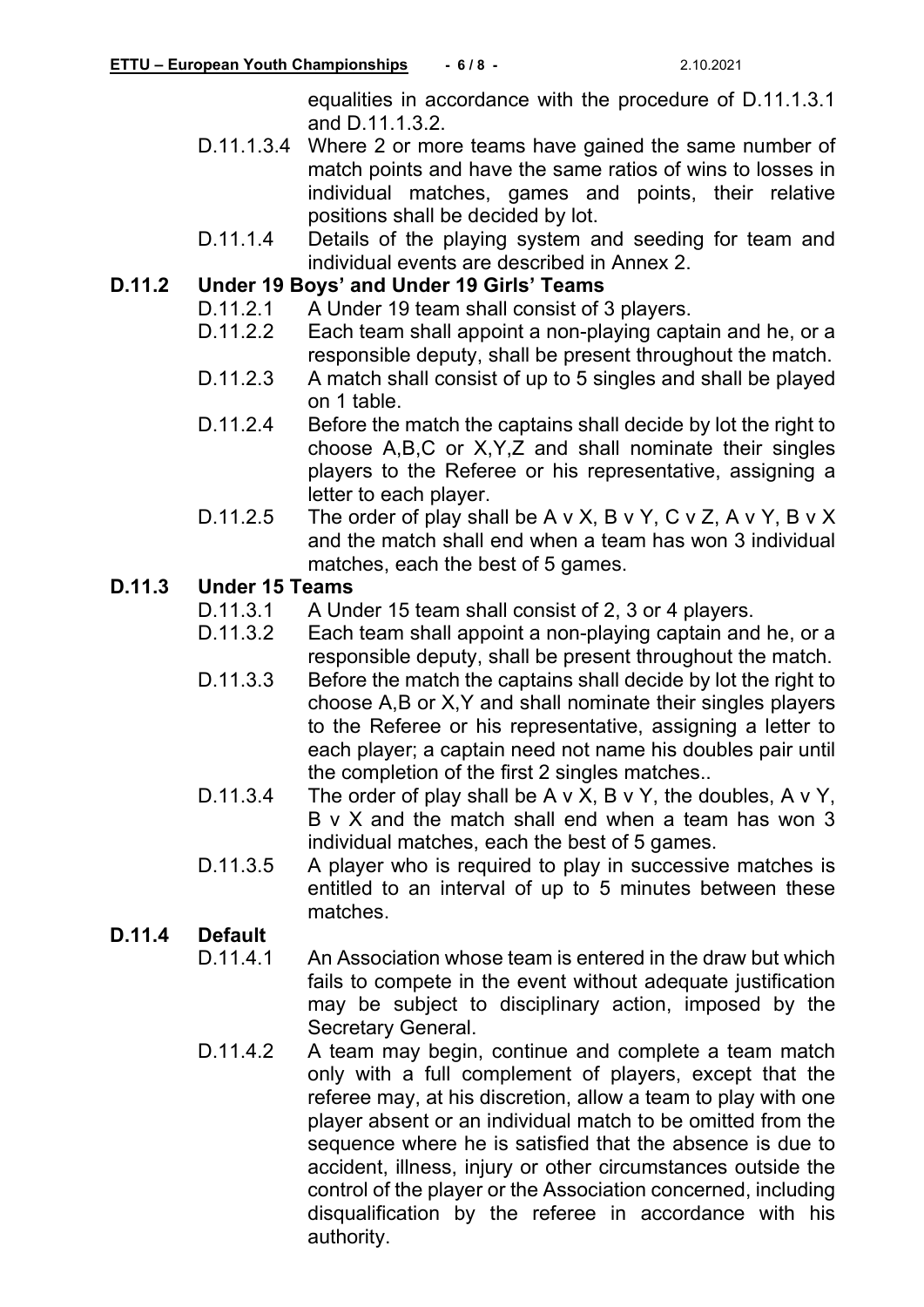D.11.4.3 An Association whose team begins to play in the event but which fails to complete its schedule of matches shall be liable to forfeit its entitlement to hospitality for its representatives at the championships; appeal against such forfeit may be made to the Jury, whose decision shall be final.

## **D.12 INDIVIDUAL EVENTS**

- In singles events 32 seeded players shall be directly placed in first rounds of the knockout stage. All remaining players shall play in a qualification stage in groups of 3 or 4 players. In the qualification stage matches shall be the best of 5 games, in the knockout stage all matches shall be the best of 7 games.
- D.12.2 All doubles events shall be played on a knockout basis. All doubles matches shall be the best of 5 games.

#### **D.13 TROPHIES AND AWARDS**

- D.13.1 Plaques shall be presented to the winners of team and individual events.
- D.13.2 In addition, medals shall be presented to all members, including nonplaying captains, of teams placed  $1^{st}$ ,  $2^{nd}$ ,  $3^{rd}$  and  $4^{th}$  in team events and to winners, runners-up and losing semi-finalists of individual events.

#### **D.14 FLAGS and ANTHEMS**

D.14.1 At award ceremonies for both, team and individual events, the national flags of winners, runners-up and losing semi-finalists shall be raised and the national anthems of winners shall be played.

## **D.15 REFEREES and UMPIRES**

- Latest 6 months before the event, the ETTU Umpires and Referees Committee shall send to the Secretary General for the Executive Board's approval the proposal for appointing a Referee and, latest 4 months before, for one or more Deputy Referees. All these officials shall be International Referees from an ETTU member Association; if available at least one member of the referee team shall be from the organising Association. All referees shall arrive at the venue 2 days before the start of the event.
- D.15.2 All umpires shall be International Umpires. At least 1/3 of the total of umpires needed shall be from foreign ETTU member Associations. Not later than 5 months before the event, the ETTU Umpires and Referees Committee, after coordination with the organising Association, will post a call for umpires interested to officiate at the event onto the ETTU website, and will send respective invitations to all European Associations. Together with the organising Association, the ETTU Umpires and Referees Committee will set up a list of the appointed number of umpires; such decisions of the ETTU URC are final. Not later than 3 months before the event, the ETTU shall inform the Associations about the selections and post the list onto the ETTU URC website. For all matches during the championships the umpires shall be from Associations other than those of the players in the match.